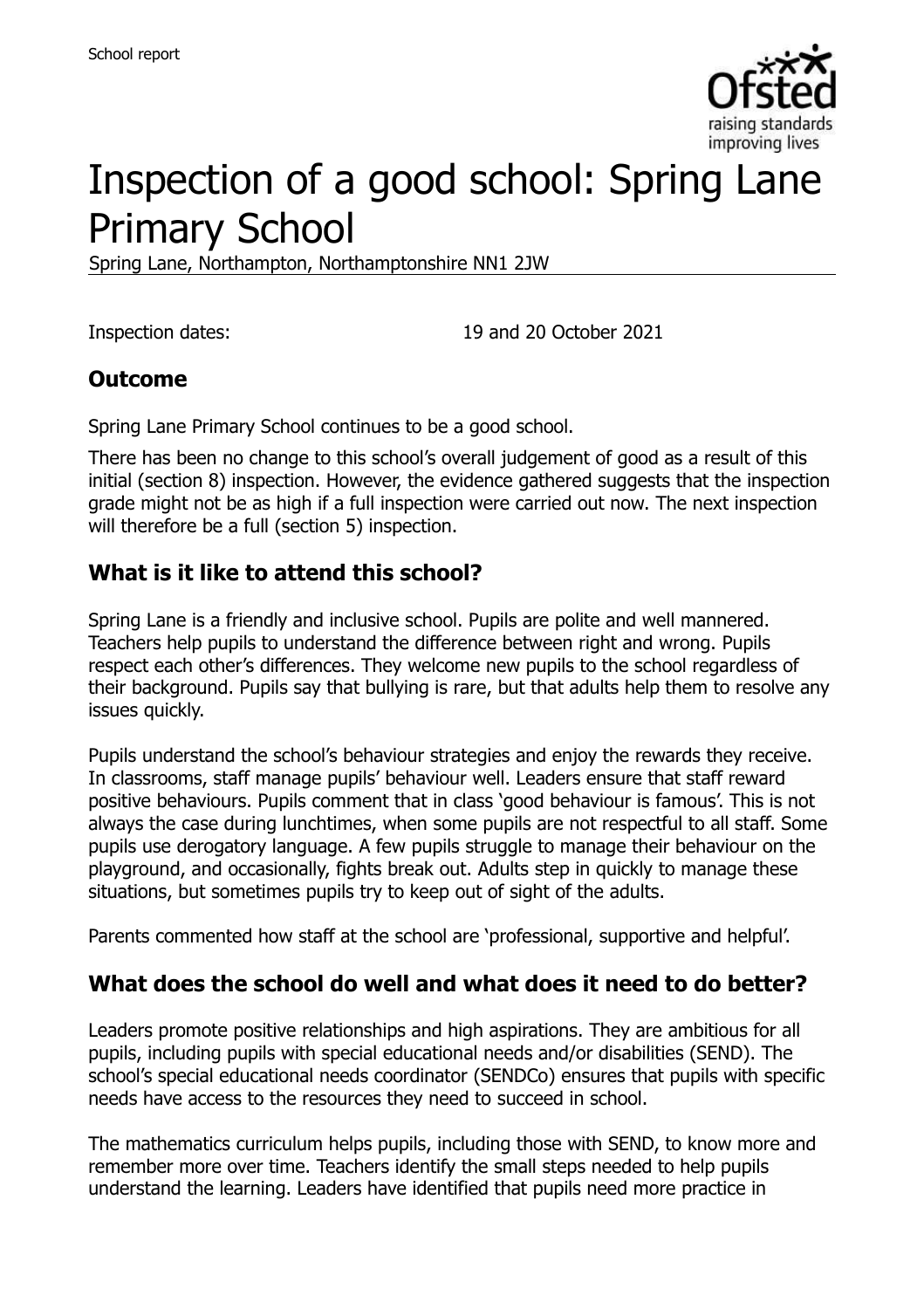

recalling key facts quickly. They have adapted plans to ensure that pupils do this regularly. Pupils in the early years are supported well to understand basic concepts through playbased activities.

The teaching of early reading is in a period of change at the school. Leaders are still considering which programme to use. Currently, teachers use a mixture of different phonics programmes. Pupils at the earliest stages of reading do not consistently receive high-quality phonics teaching. Books do not always match the sounds pupils have learned in lessons. This means that the weakest readers are not being supported to catch up quickly.

Leaders have designed a curriculum that outlines what pupils need to learn. However, this knowledge is not broken down into small steps. Some curriculum plans do not show exactly how pupils will develop their understanding of how to become experts in the subject. For example, in geography plans do not show how pupils will get better at using different types of maps and fieldwork. Therefore, curriculum plans do not enable all staff to support pupils at different stages of development in all subject areas.

Pupils are encouraged to show resilience, independence and collaboration throughout the school day. As one pupil commented, teachers 'encourage and inspire us'. Pupils enjoy a wide range of after-school clubs. Staff ensure that pupils with SEND are able to participate in clubs and visits. The school introduces pupils to the principles of democracy and voting. Teachers help pupils develop their understanding of well-being and mindfulness. Leaders use local community groups to understand what is happening beyond the school gates so that they can meet the needs of pupils.

Staff in the early years ensure that the curriculum meets children's needs. They use resources and equipment well to support children's learning. For example, adults help children in the three-year-old setting to explore language and experiences linked to rain collecting in the covers, while pupils in the Reception class used the construction equipment to compare the lengths of castle walls.

The majority of staff feel that leaders are considerate of their workload and well-being. They are given time to complete any additional work. Governors and trustees make checks on the well-being of all staff.

In discussion with the headteacher, the inspector agreed that early reading, curriculum planning and lunchtime behaviour may usefully serve as a focus for the next inspection.

#### **Safeguarding**

The arrangements for safeguarding are effective.

Leaders have identified the risks pupils may face in the local area. They have adapted curriculum plans to help pupils understand about these risks. For example, as pupils increasingly have access to technology, leaders have prioritised the teaching of online safety.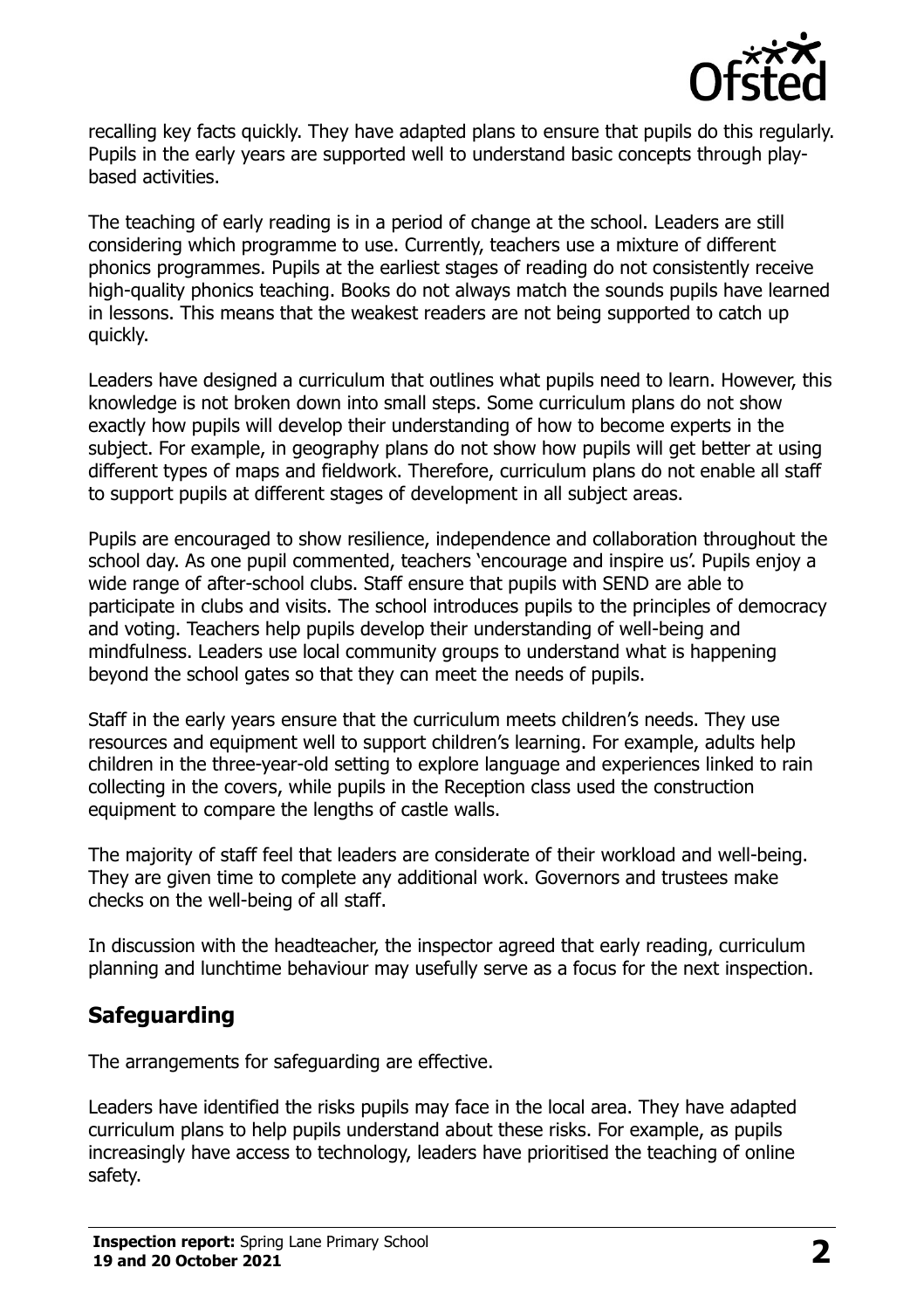

Leaders ensure that all staff have regular training and up-to-date information about safeguarding. Staff understand the procedures for reporting concerns. Leaders monitor records regularly to ensure that trends and patterns in pupils' behaviour and safeguarding needs are identified quickly.

# **What does the school need to do to improve?**

## **(Information for the school and appropriate authority)**

- An effective, consistent phonics programme is not used. For pupils at the early stages of reading, reading books do not consistently match the sounds they know. As a result, pupils who need additional support to learn to read do not quickly develop the knowledge and skills needed to become successful readers. Leaders need to implement and establish the new phonics programme quickly. They should ensure that all staff are provided with training so that the programme is implemented rigorously.
- Although leaders have developed curriculum plans, the knowledge that leaders want pupils to know is not identified and carefully sequenced. Curriculum plans do not outline the disciplinary knowledge pupils need to know over time. This hinders pupils from building on what they already know and can do. Leaders need to identify the precise knowledge that they want pupils to acquire and remember so that they are ready for their next stage in education.
- **Pupils' behaviour remains inconsistent during some parts of the school day. Some** pupils do not respond to all adults in the same way. This means that at key social times, pupils do not demonstrate the high standards of behaviour that are evident at other times. Leaders need to ensure that all adults have sufficient training so that pupils' behaviour is consistent throughout the school day. Leaders need to ensure that pupils who need more help to regulate their emotions are identified early and provided with timely support.

### **Background**

When we have judged good, we will then normally go into the school about once every four years to confirm that the school remains good. This is called a section 8 inspection of a good or outstanding school, because it is carried out under section 8 of the Education Act 2005. We do not give graded judgements on a section 8 inspection. However, if we find evidence that a school would now receive a higher or lower grade, then the next inspection will be a section 5 inspection. Usually this is within one to two years of the date of the section 8 inspection. If we have serious concerns about safeguarding, behaviour or the quality of education, we will deem the section 8 inspection as a section 5 inspection immediately.

This is the first section 8 inspection since we judged the school to be good in June 2016.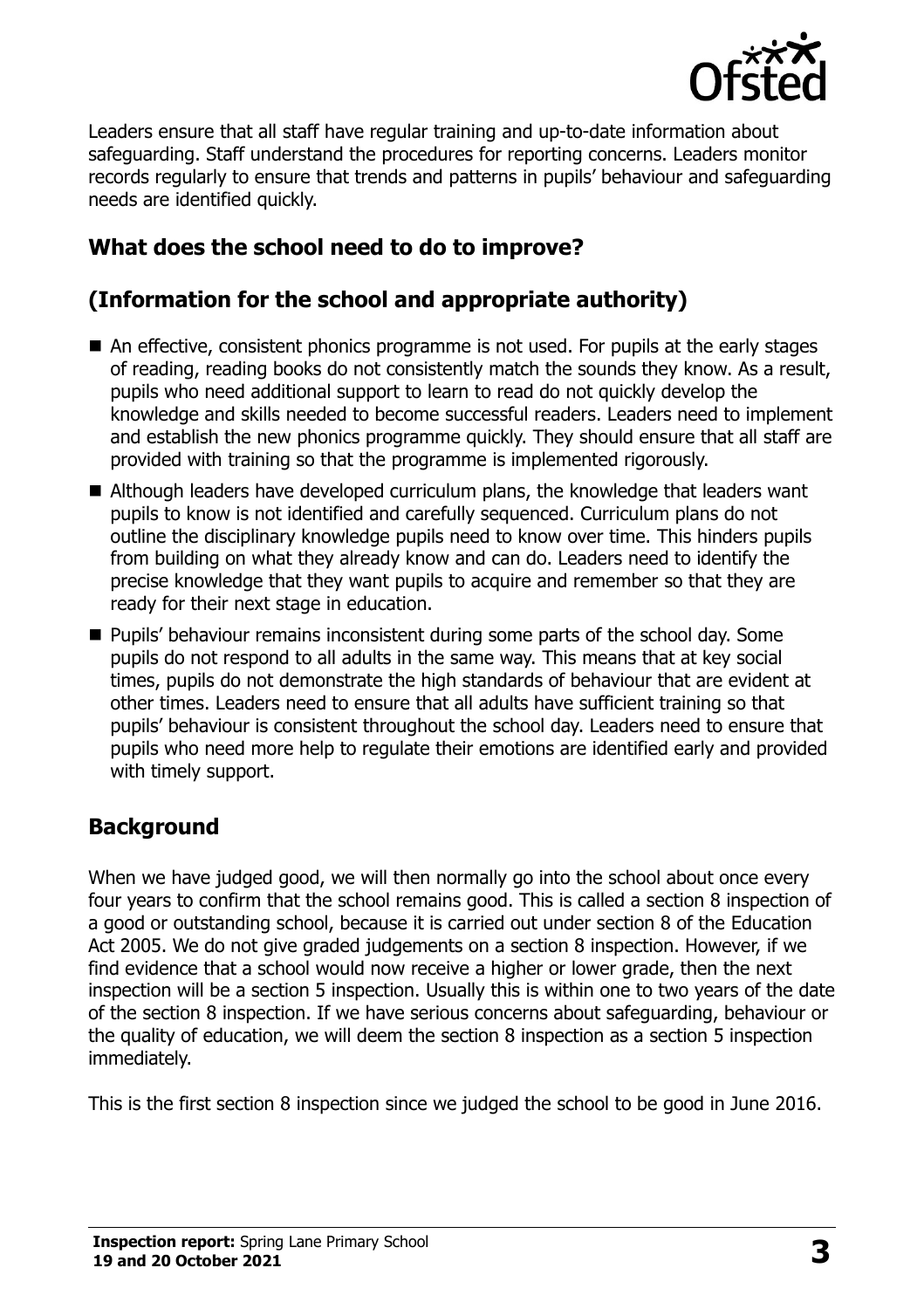

#### **How can I feed back my views?**

You can use [Ofsted Parent View](https://parentview.ofsted.gov.uk/) to give Ofsted your opinion on your child's school, or to find out what other parents and carers think. We use information from Ofsted Parent View when deciding which schools to inspect, when to inspect them and as part of their inspection.

The Department for Education has further quidance on how to complain about a school.

If you are the school and you are not happy with the inspection or the report, you can [complain to Ofsted.](https://www.gov.uk/complain-ofsted-report)

#### **Further information**

You can search for [published performance information](http://www.compare-school-performance.service.gov.uk/) about the school.

In the report, '[disadvantaged pupils](http://www.gov.uk/guidance/pupil-premium-information-for-schools-and-alternative-provision-settings)' refers to those pupils who attract government pupil premium funding: pupils claiming free school meals at any point in the last six years and pupils in care or who left care through adoption or another formal route.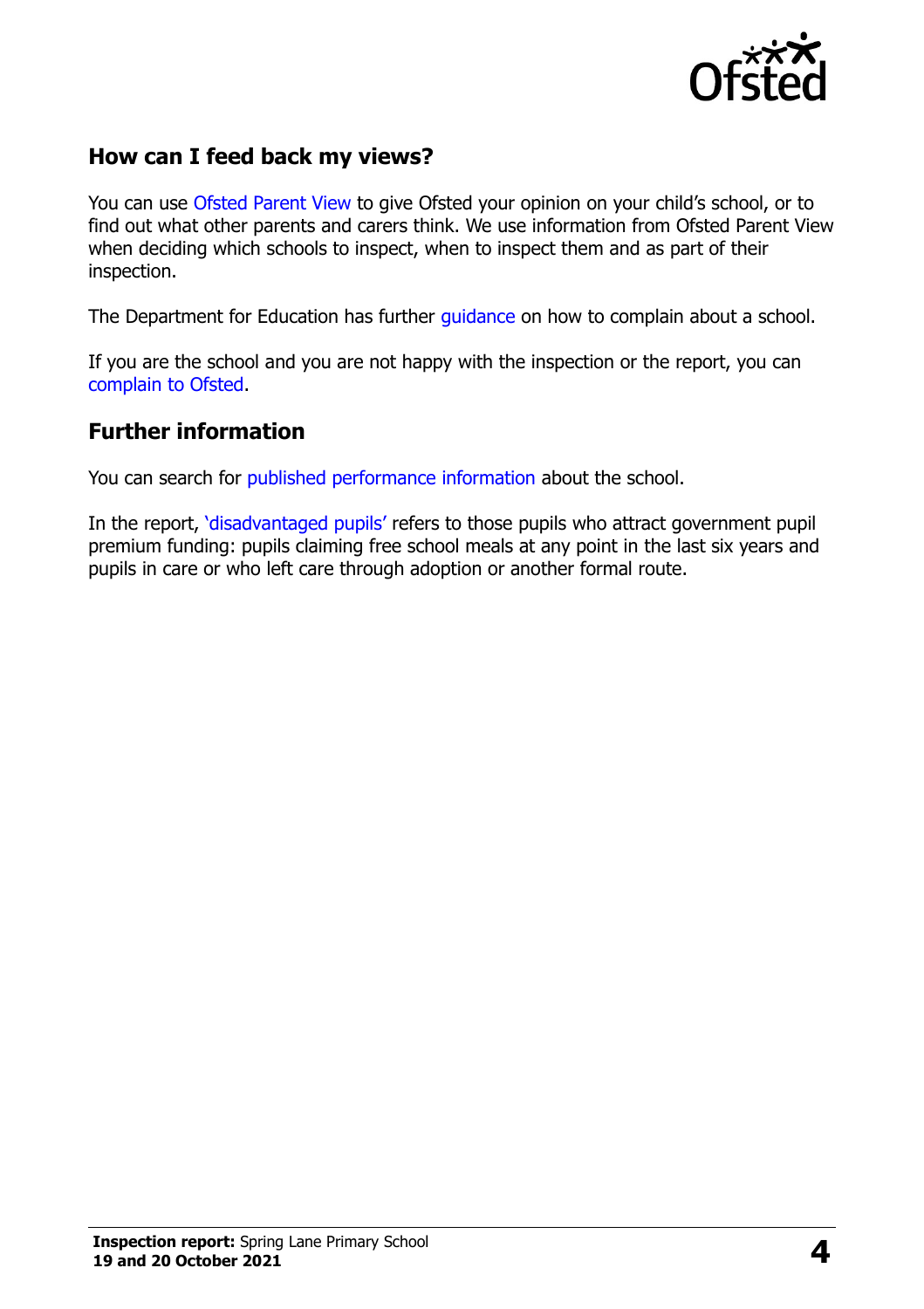

## **School details**

| Unique reference number             | 138493                                                            |
|-------------------------------------|-------------------------------------------------------------------|
| <b>Local authority</b>              | West Northamptonshire                                             |
| <b>Inspection number</b>            | 10199891                                                          |
| <b>Type of school</b>               | Primary                                                           |
| <b>School category</b>              | Academy sponsor-led                                               |
| Age range of pupils                 | $2$ to $11$                                                       |
| <b>Gender of pupils</b>             | Mixed                                                             |
| Number of pupils on the school roll | 475                                                               |
| <b>Appropriate authority</b>        | Board of trustees                                                 |
| <b>Chair</b>                        | <b>Oliver Coss</b>                                                |
| <b>Headteacher</b>                  | Peter Hynes                                                       |
| Website                             | www.springlaneprimaryschool.com                                   |
| Dates of previous inspection        | 28 and 29 June 2016, under section 5 of<br>the Education Act 2005 |

### **Information about this school**

- The school joined the Campfire Education Trust in September 2018.
- The current headteacher started in April 2021. A new leadership structure has been established, including the appointment of a deputy headteacher, assistant headteacher and a school business manager.

### **Information about this inspection**

- This was the first routine inspection the school has received since the COVID-19 pandemic began. The inspector discussed the impact of the pandemic with school leaders and has taken that into account in their school evaluation.
- Meetings were held with the headteacher, the SENDCo, representatives of the local governing body and the trust, curriculum leaders and teachers.
- The inspector carried out deep dives in reading, mathematics and physical education. For each deep dive, the inspector met with subject leaders, looked at curriculum plans, visited a sample of lessons, spoke to teachers, spoke to some pupils about their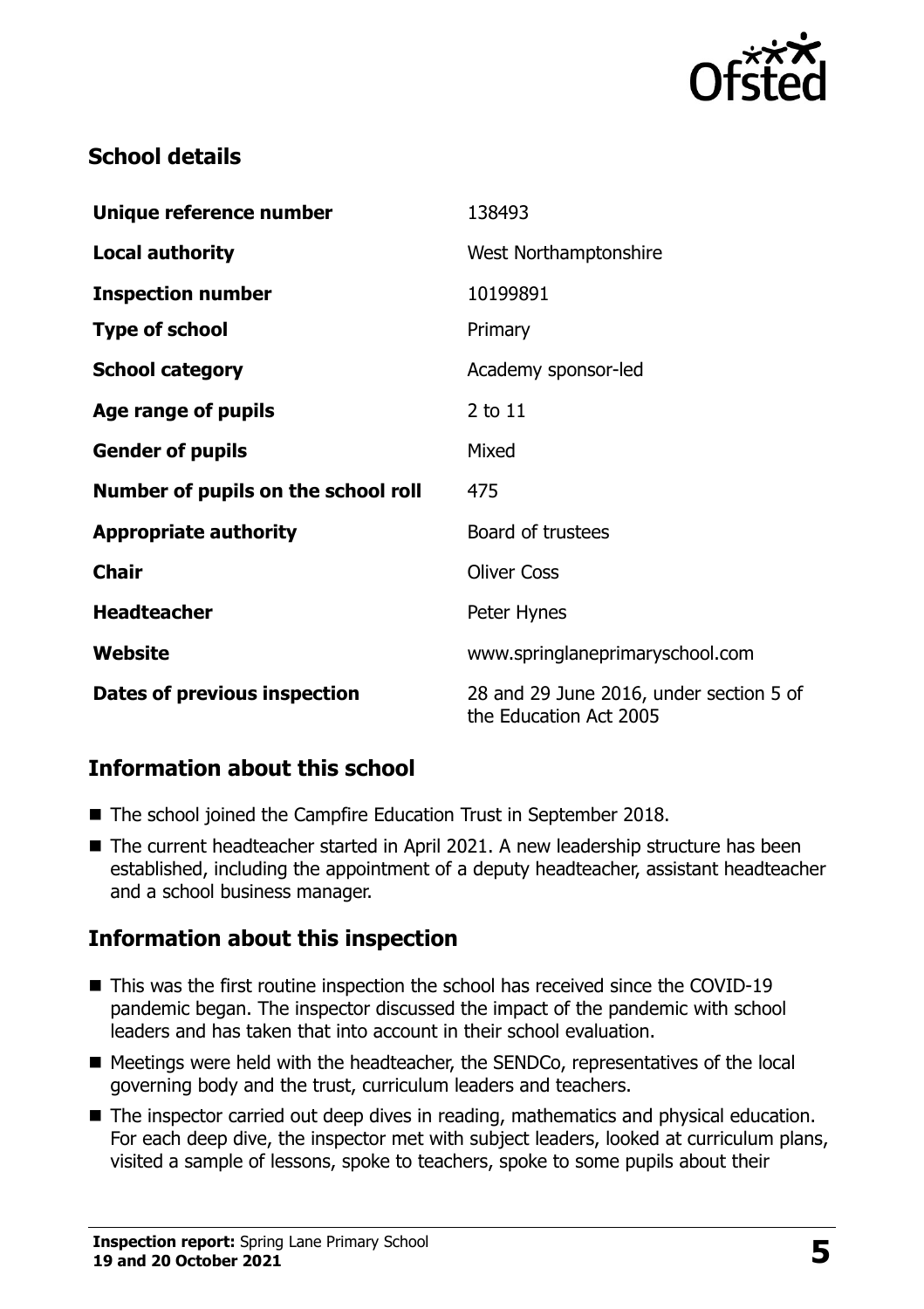

learning and looked at samples of pupils' work. The inspector also looked at curriculum plans and spoke to leaders about art and design and geography.

- Attendance, behaviour logs and safeguarding records were analysed. Meetings with leaders and different staff across the school were held to discuss the safeguarding of pupils.
- Pupils' behaviour was considered at various times of day, including lunchtime.
- Views of parents, pupils and staff were considered through the Ofsted surveys and by meeting parents during the inspection.

#### **Inspection team**

Shaheen Hussain, lead inspector Her Majesty's Inspector